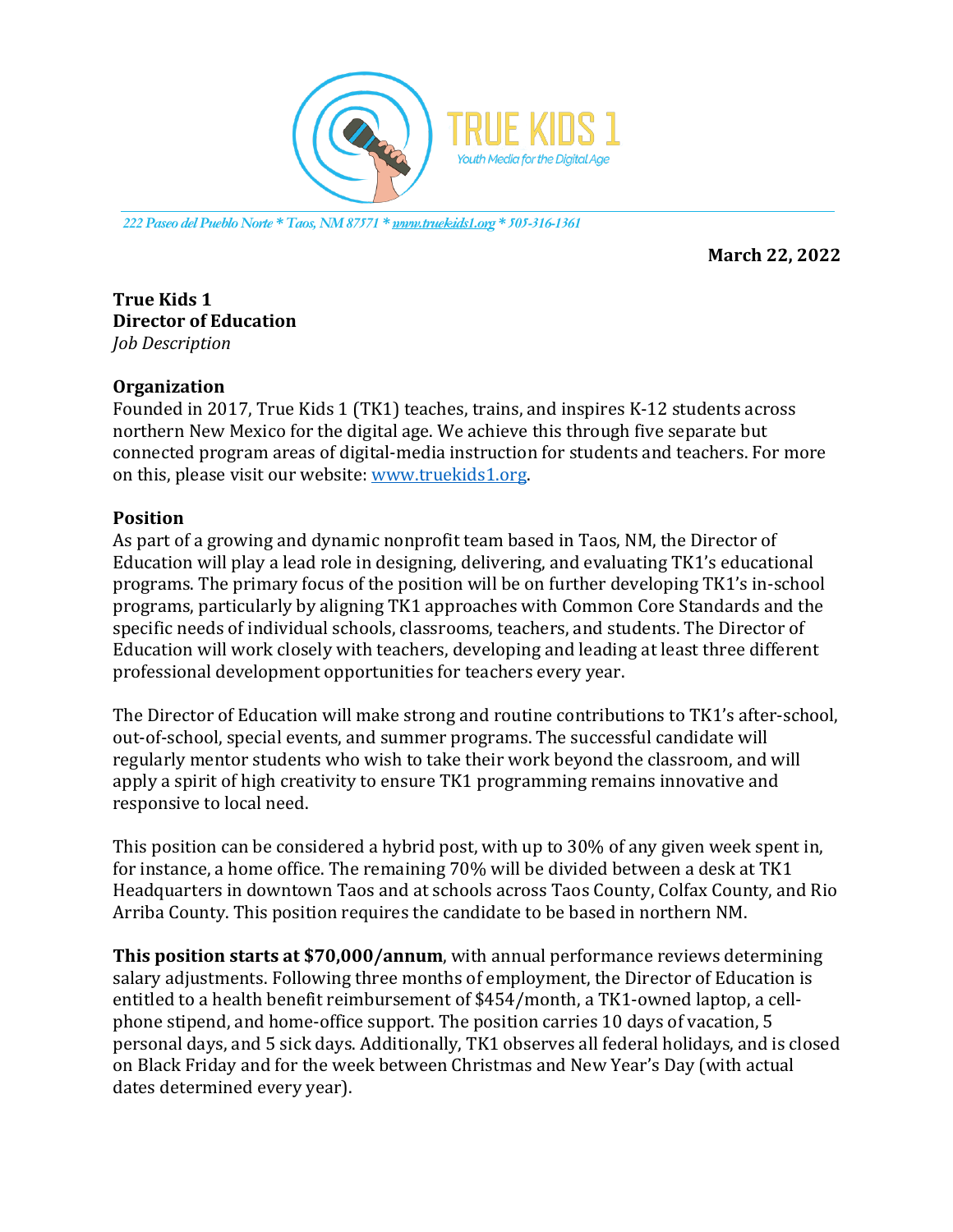The Director of Education reports to TK1's Executive Director, and will, at various times, have direct reports, including TK1 Media Mentors (consultants), interns, and students. See *page 4 for details on how to apply*. 

## **Requirements**

The successful candidate will:

- Have a BA degree, though an MA or other graduate degree is preferred;
- Have at least eight years of experience in education, four of which are directly related to the duties and responsibilities specified in this posting;
- Have a degree or degrees from accredited institutions above the minimum education requirement.

### **Expectations**

It is expected that the successful candidate will:

- Be a highly creative and flexible leader;
- Have demonstrated abilities to teach in K-12 classrooms, ideally in a New Mexico context;
- Have strong fluency in various media tools, software, and approaches, including an understanding of the role media and technology can and does play in schools, from photography to video to social media and beyond;
- Have strong skills and experience in evaluation;
- Have excellent computer and writing skills;
- Be fluid in a highly professional work environment, including virtual environments;
- Speak some Spanish (with an intermediate-speaking candidate preferred);
- Successfully manage short-term consultants;
- Have an existing set of accomplishments with nonprofits, school classrooms, and/or other small organizations; and
- Be a fierce social-justice advocate, a strong networker and public speaker, and ready to advance all elements of TK1's Diversity, Equity, and Inclusion framework.

The successful candidate must sign all policies contained in the TK1 Employee Handbook. The successful candidate will undergo any/all background checks required by TK1, and/or by individual school districts, charter schools, or Native American schools.

## **Responsibilities**

The Director of Education will add essential pedagogical and school-system knowledge to the TK1 team, applying a dynamic and engaging spirit to classroom instruction. Noting that the below percentage allocations are subject to change, the Director of Education will:

## *1. Design, lead, and evaluate all TK1 in-school programs (50%).*

• Working with teachers, administrators, and, in some cases directly with students, design TK1 in-school programs (typically a five-block set of workshops per class), building on and improving existing TK1 workshops, programs, and approaches. Collaborate with TK1's ED and Director of Media to ensure all programs connect with TK1's mission and other programs.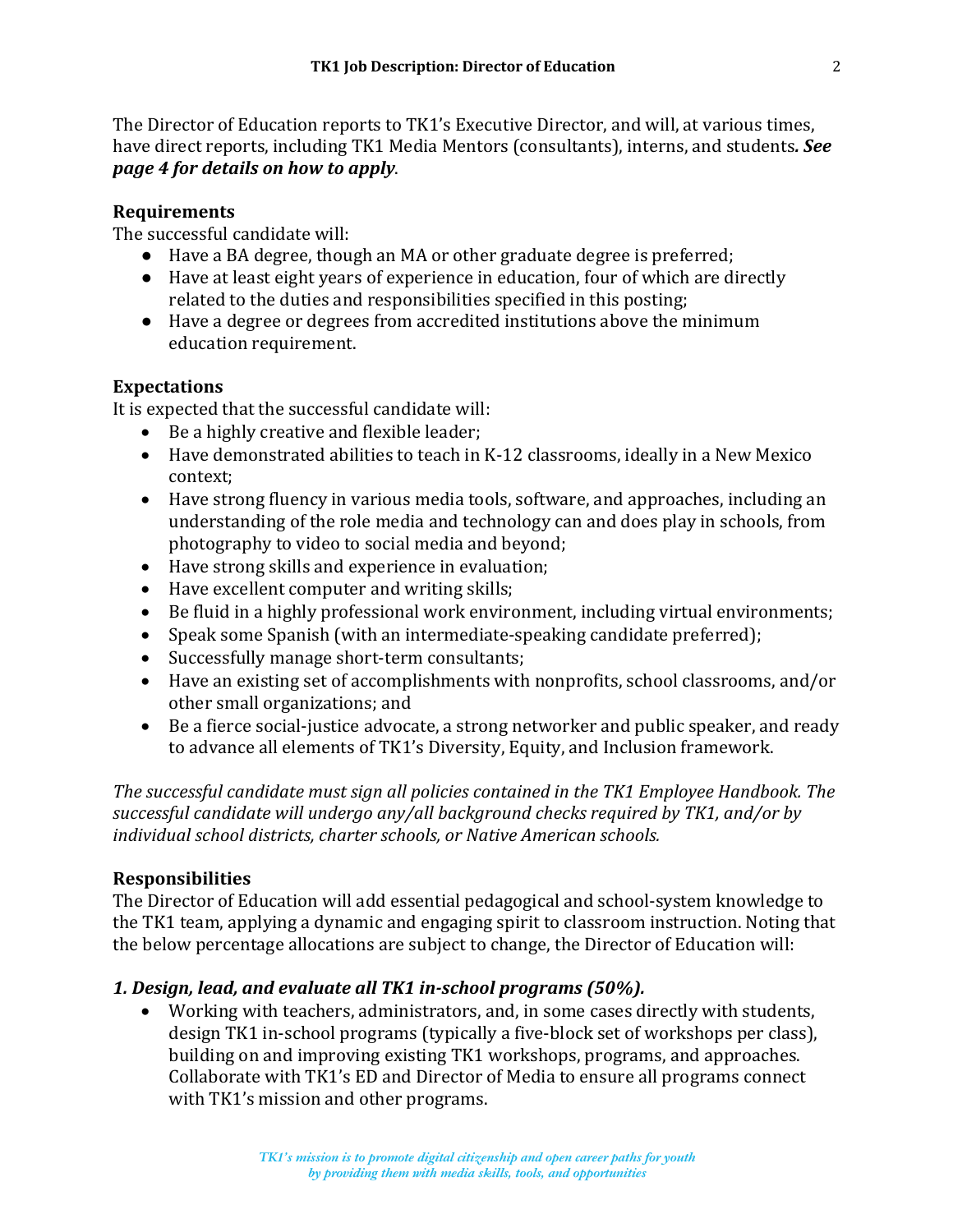- Offer some in-school programs in Spanish. *Bilingualism is not a requirement of the* post, but an intermediate-level Spanish speaker is preferred.
- Lead instruction in K-12 classrooms primarily in Taos County, but also including particular schools in Colfax and Rio Arriba Counties.
- Offer some instruction virtually (e.g. via Zoom or other online platform).
- Develop, with TK1's ED, evaluation approaches per set of workshops, applying evaluative instruments with students and teachers, and finalizing evaluation reports. Complete all additional reports required for any funders of in-school programs.
- Identify, develop a scope of work, and manage Media Mentors (i.e. consultants) charged with delivering additional TK1 programs. In some cases, these mentors will report directly to the Director of Education.
- Maintain and nurture strong, positive relationships with administrators, teachers, and students served by TK1 programs.

## 2. Design, lead, and evaluate all TK1 Professional Development (PD) Opportunities *(15%).*

- It is expected that TK1 will offer up to three PD opportunities every year, primarily in August before school resumes. The Director of Education will design, deliver, and evaluate PDs.
- Liaise with appropriate administration officials in ensuring PD opportunities align with school needs.
- Collaborate, where necessary, with other stakeholders in the design or delivery of PDs.
- Determine a funding structure for PDs, including offering scholarships to teachers, writing grants for funders, and/or offering fee-for-service PDs to school systems.
- Engage with Media Mentors who may have already offered TK1 PDs, or who may add value to existing or future PDs.

# *3. Contribute to after-school, out-of-school, special events, and summer programming (15%).*

- Recognizing the strong teamwork of TK1 staff, the Director of Education will be highly knowledgeable of, and an occasional leader or participant in any of TK1's other programs.
- Contribute to the design, delivery, and evaluation of any other TK1 programs as interest or demand dictates.
- Speak publicly at special events, maintain strong relationships with area funders and philanthropists, and contribute to TK1 grant writing as appropriate.

# **4. Mentor students individually (10%).**

• At any given time, TK1 has up to 20 students benefiting from one-on-one instruction with TK1 staff. The Director of Education will identify students in classrooms, recruit them for after-school and out-of-school programs, and determine an appropriate course of mentorship with other TK1 staff.